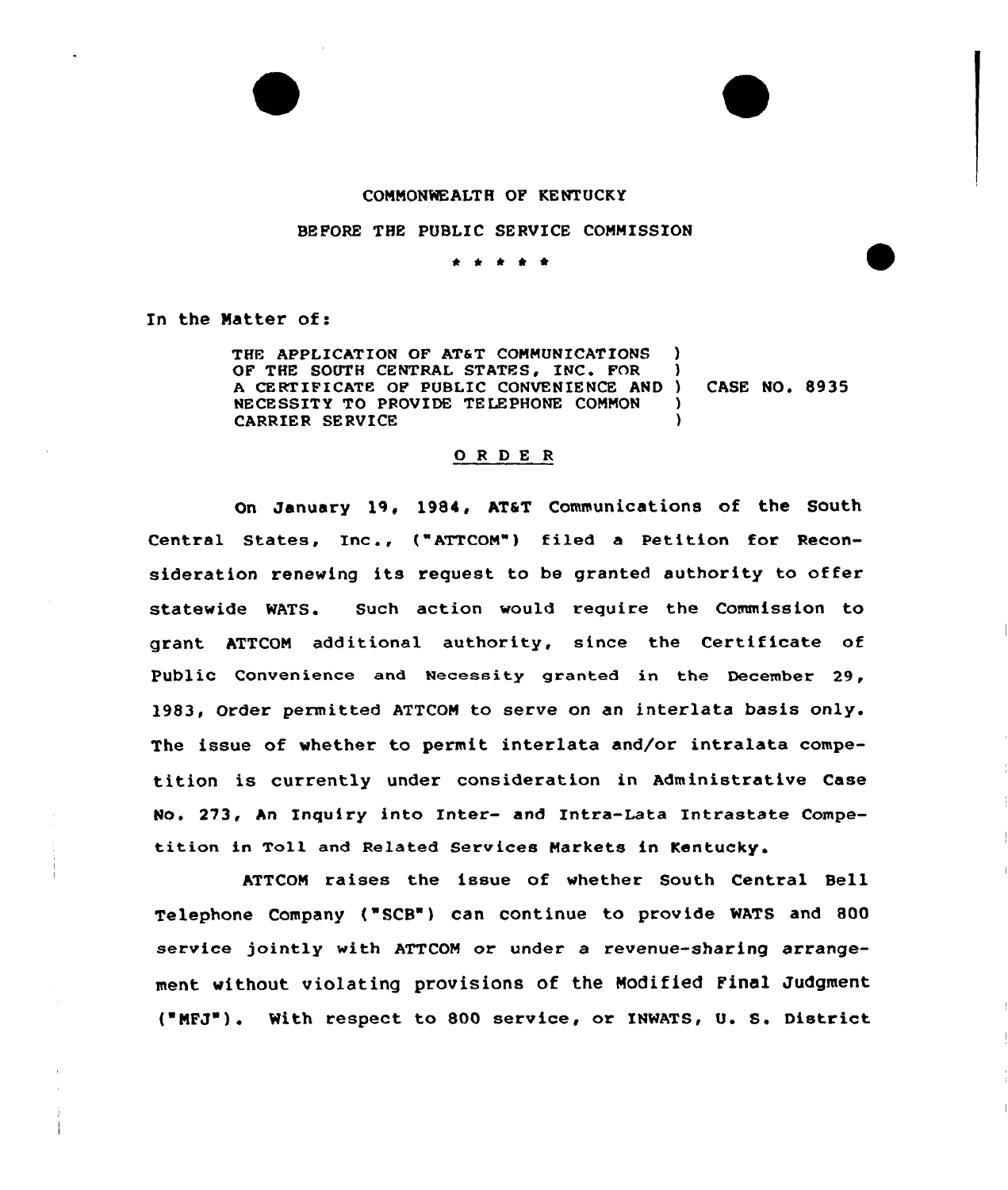Judge Harold Greene granted a waiver from the NFJ restrictions on December 22, 1983. On December 30, 1983, BellSouth requested a waiver that would allow SCB to continue provision of OUTWATS under a single usage rate schedule and common access line for both interlata and intralata WATS services. The U. S. Department of Justice has indicated that it would consider supporting <sup>a</sup> waiver of short duration. The matter of these waivers is now before Judge Greene.

On February 3, 1984, SCB filed its Response to ATTCON's petition claiming that its continued provision of both INWATS and OUTWATS service in Kentucky was limited to intralata service and, therefore, was in compliance with the NFJ. However, to the extent that any NFJ compliance issues exist, SCB favored maintaining the status quo pending a decision by Judge Greene.

In light of the uncertainty concerning NFJ compliance and the imminent decision which will resolve that issue, the Commission hereby ORDERS that the Petition for Reconsideration be granted for the limited purpose of confirming whether the existing arrangement for the provision of WATS services can be maintained in keeping with the NFJ or a waiver therefrom.

IT IS FURTHER ORDERED that the Commission reserves the right to affirm its December 29, 1983, Order.

IT IS FURTHER ORDERED that ATTCON shall file Judge Greene's decision with the Commission upon ATTCON's receipt thereof.

$$
-2-
$$